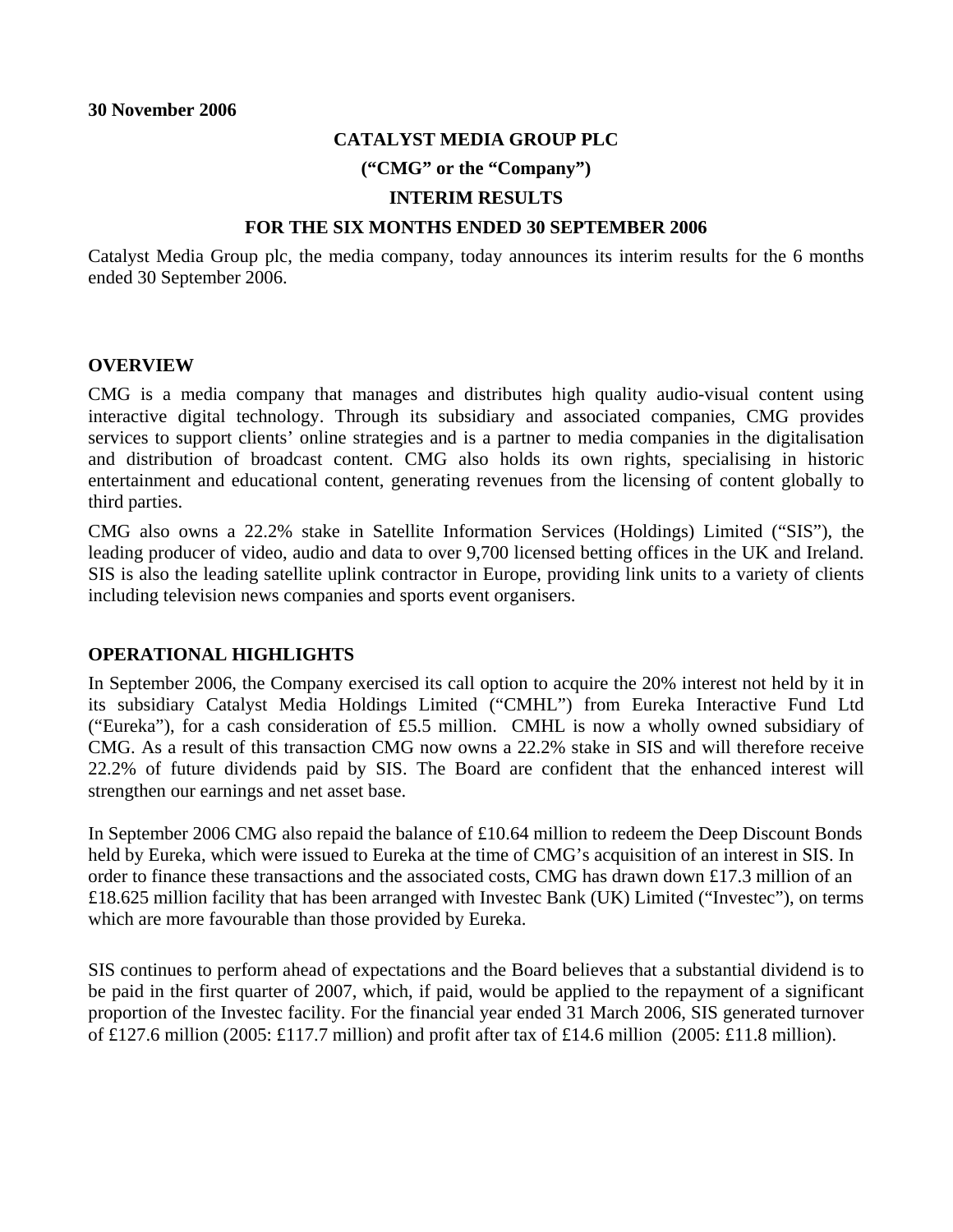In June 2006, the Company announced its intention to launch an on-line gaming platform complete with a suite of fixed odds and exclusive head to head games. CMG acquired an exclusive five year licence from YooMedia plc ("YooMedia") for the head to head version of Tringo and acquired the entire issued share capital of Spoof.com Limited which has developed a head to head version of the traditional pub game "Spoof". YooMedia are developing the technology platform and integrating the games which will enable players to compete across mobile phones, television and computers. The platform is expected to be launched in the second quarter of 2007.

# **FINANCIAL RESULTS**

The Company recorded a loss for the six month period ended 30 September 2006 of £0.5 million (compared to a loss of £1.4 million for the first six months to 30 April 2005 of the previous 17 month accounting period to 31 March 2006). This reflects the Board's continued commitment to reduce costs and de-risk the business following the acquisition of a stake in SIS in September 2005. There is no contribution in these results from the investment in SIS as no dividend was received during the period. SIS has, in the recent past, had a policy of declaring a dividend every four years. In line with this policy, the Board believes a significant dividend from SIS will be paid in the first quarter of 2007 which, if paid will have a direct impact on profits and earnings. No dividend has been paid or is proposed by the Company.

# **OUTLOOK**

The acquisition of the remaining stake in SIS is a very positive development for the Group enhancing both asset value and dividend earnings potential. CMG is well placed to seek opportunities that will leverage our existing operating businesses and drive value for shareholders and is now actively examining ways to achieve this objective.

## **Paul Duffen**

**Chief Executive Officer** 

### **Enquiries:**

Paul Duffen, Chief Executive Catalyst Media Group plc +44 20 7927 6699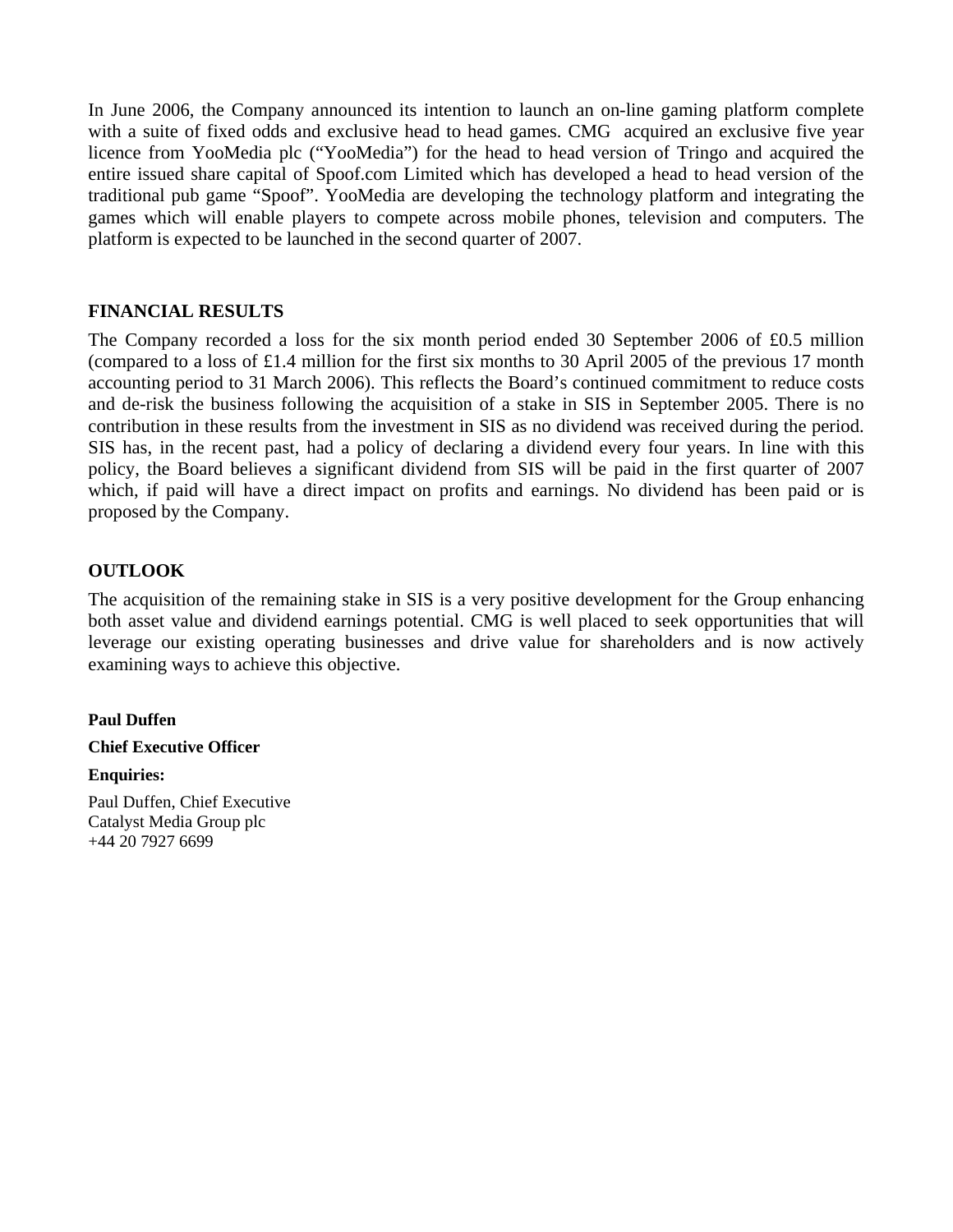# **Results for the 6 months ended 30 September 2006**

# **Consolidated profit and loss account**

For the 6 months ended 30 September 2006

|                                                                    | <b>Note</b>    | 6 months<br>ended | 5 months<br>ended | 17 months<br>ended |
|--------------------------------------------------------------------|----------------|-------------------|-------------------|--------------------|
|                                                                    |                | 30-Sep-06         | 31-Mar-06         | 31-Mar-06          |
|                                                                    |                | (Unaudited)       | (Unaudited)       | (Audited)          |
|                                                                    |                | $\mathbf f$       | £                 | $\mathbf f$        |
| <b>Turnover</b>                                                    |                |                   |                   |                    |
| Continuing operations                                              | $\mathbf{1}$   | 138,949           | 166,217           | 391,003            |
| Discontinued operations                                            |                |                   | 74,583            | 2,488,937          |
|                                                                    |                | 138,949           | 240,800           | 2,879,940          |
| Cost of sales                                                      |                | (11,695)          | (60, 643)         | (2, 237, 219)      |
| <b>Gross profit</b>                                                |                | 127,254           | 180,157           | 642,721            |
| Operating expenses:                                                |                |                   |                   |                    |
| - goodwill impairment                                              |                |                   |                   | (2,457,021)        |
| - other                                                            |                | (661, 558)        | (73, 353)         | (4,238,600)        |
| Dividend income                                                    |                |                   |                   | 2,205,403          |
| <b>Operating profit /(loss)</b>                                    | $\overline{2}$ |                   |                   |                    |
| Continuing operations                                              |                | (534, 304)        | (1,406,367)       | (2,331,041)        |
| Discontinued operations                                            |                |                   | 1,513,171         | (1,516,456)        |
|                                                                    |                | (534, 304)        | 106,804           | (3,847,497)        |
| Loss on disposal of subsidiary                                     |                |                   | (310,519)         | (1,946,513)        |
| Interest receivable and similar income                             |                | 3,112             | 1,619,488         | 99,704             |
| Interest payable                                                   |                | (493,771)         | (427, 827)        | (710, 334)         |
| Profit/(loss) on ordinary activities before taxation               |                | (1,024,963)       | 987,946           | (6,404,640)        |
| Taxation                                                           |                | 329,500           | 547,250           | 699,249            |
| Profit/(loss) on ordinary activities after taxation                |                | (695, 463)        | 1,535,196         | (5,705,391)        |
| <b>Minority Interest</b>                                           |                | 198,371           | (150, 957)        | (219,750)          |
| Profit/(loss) for the period<br>Note 3:                            |                | (497,092)         | 1,384,239         | (5,925,141)        |
| Basic and diluted loss per ordinary share                          |                | (0.07p)           | 0.28p             | (1.21p)            |
| Basic and diluted loss per ordinary share: continuing operations   |                | (0.07p)           | (0.45p)           | (0.94p)            |
| Basic and diluted loss per ordinary share: discontinued operations |                |                   | 0.74p             | (0.27p)            |

# **Consolidated Statement of Total Recognised Gains and Losses**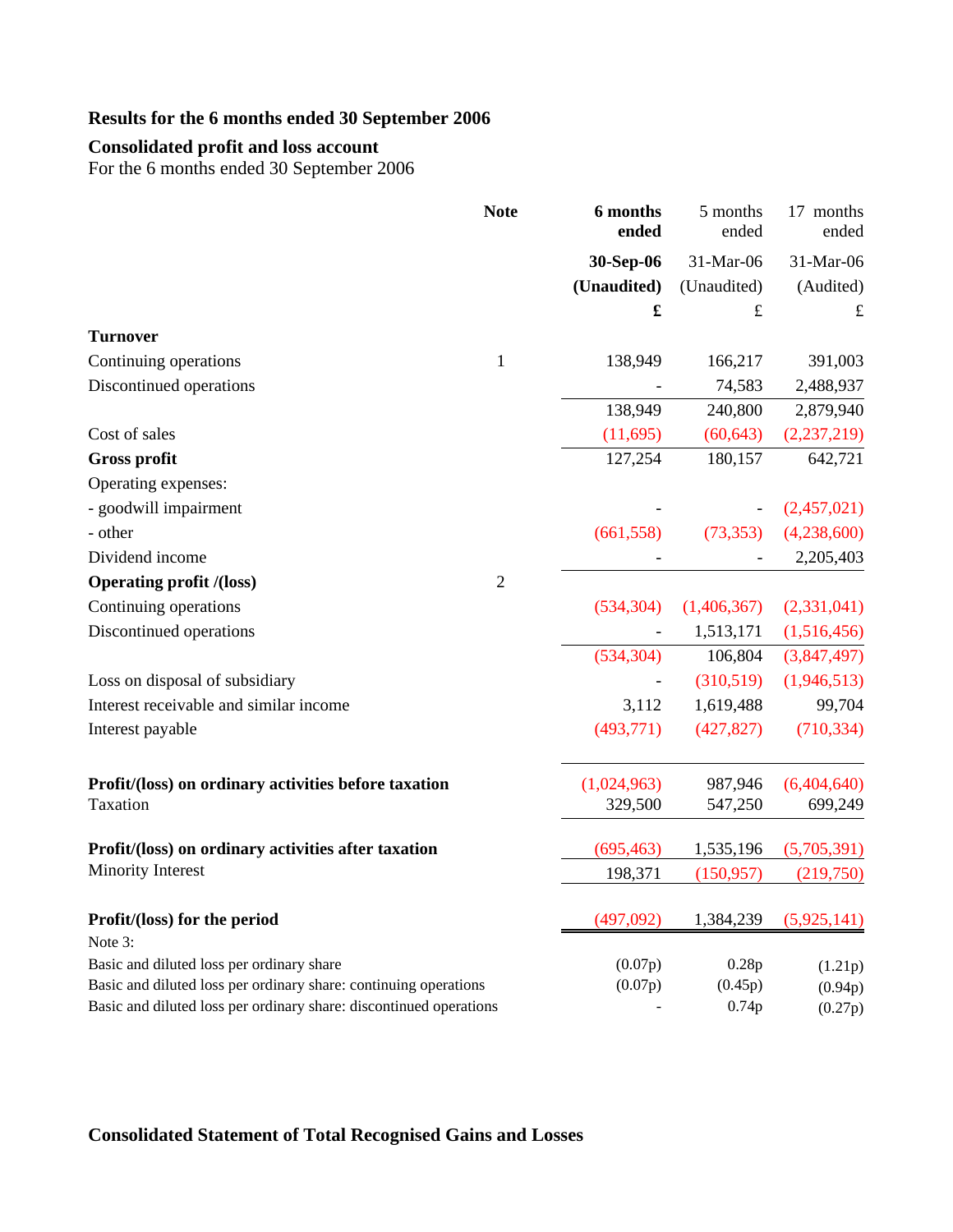For the six months ended 30 September 2006

|                                      | 6 months<br>ended 30 Sept | 17 months<br>ended 31<br>2006 March 2006 |
|--------------------------------------|---------------------------|------------------------------------------|
|                                      | £                         | £                                        |
| Loss for the period                  |                           | $(497,092)$ $(5,925,141)$                |
| Currency translation difference      | 32,848                    | (69,746)                                 |
| Total recognised loss for the period | (464.244)                 | (5,994,887)                              |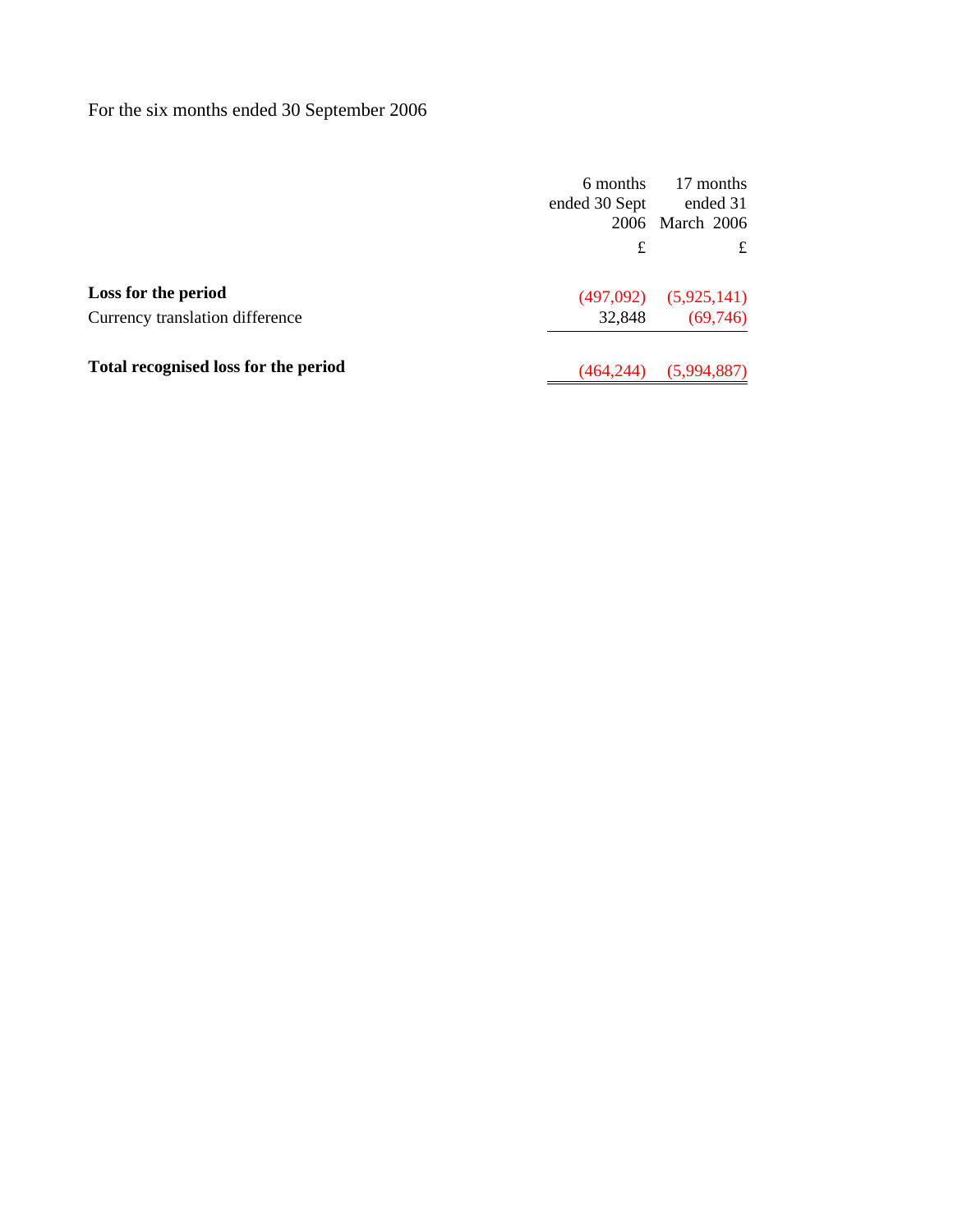# **Consolidated Balance Sheet**

As at 30 September 2006

|                                                         | <b>Note</b>    | At                            | At                           |
|---------------------------------------------------------|----------------|-------------------------------|------------------------------|
|                                                         |                | 30-Sep                        | 31-Mar                       |
|                                                         |                | 2006                          | 2006                         |
|                                                         |                | $\mathbf f$                   | $\pounds$                    |
| <b>Fixed assets</b>                                     |                |                               |                              |
| Intangible assets                                       | $\overline{4}$ | 10,072,760                    | 3,067,352                    |
| Tangible assets                                         |                | 68,636                        | 89,367                       |
| Investments                                             |                | 22,240,000                    | 22,193,670                   |
|                                                         |                | 32,381,396                    | 25,350,389                   |
| <b>Current assets</b>                                   |                |                               |                              |
| Debtors                                                 | 5              | 414,908                       | 472,438                      |
| Cash at bank                                            |                | 773,636                       | 634,250                      |
|                                                         |                | 1,188,544                     | 1,106,688                    |
|                                                         |                |                               |                              |
| Creditors: amounts falling due within one year          | 6              |                               | $(1,732,185)$ $(4,022,475)$  |
| Net current liabilities                                 |                |                               | $(543, 641)$ $(2, 915, 787)$ |
|                                                         |                |                               |                              |
| <b>Total assets less current liabilities</b>            |                |                               | 31,837,755 22,434,602        |
| Creditors: amounts falling due after more than one year | 7              | $(17,305,000)$ $(9,049,491)$  |                              |
|                                                         |                |                               |                              |
| Net assets                                              |                |                               | 14,532,755 13,385,111        |
|                                                         |                |                               |                              |
| <b>Capital and reserves</b>                             |                |                               |                              |
| Called up share capital                                 |                | 7,143,196                     | 6,272,361                    |
| Share premium account                                   |                | 30,896,287                    | 27,928,193                   |
| Merger reserve                                          |                |                               | 2,402,674 2,402,674          |
| Profit and loss account                                 |                | $(25,909,402)$ $(25,466,537)$ |                              |
|                                                         |                |                               |                              |
| <b>Equity shareholders' funds</b>                       | 9              |                               | 14,532,755 11,136,691        |
| Minority interest                                       |                |                               | 2,248,420                    |
|                                                         |                | 14,532,755                    | 13,385,111                   |
|                                                         |                |                               |                              |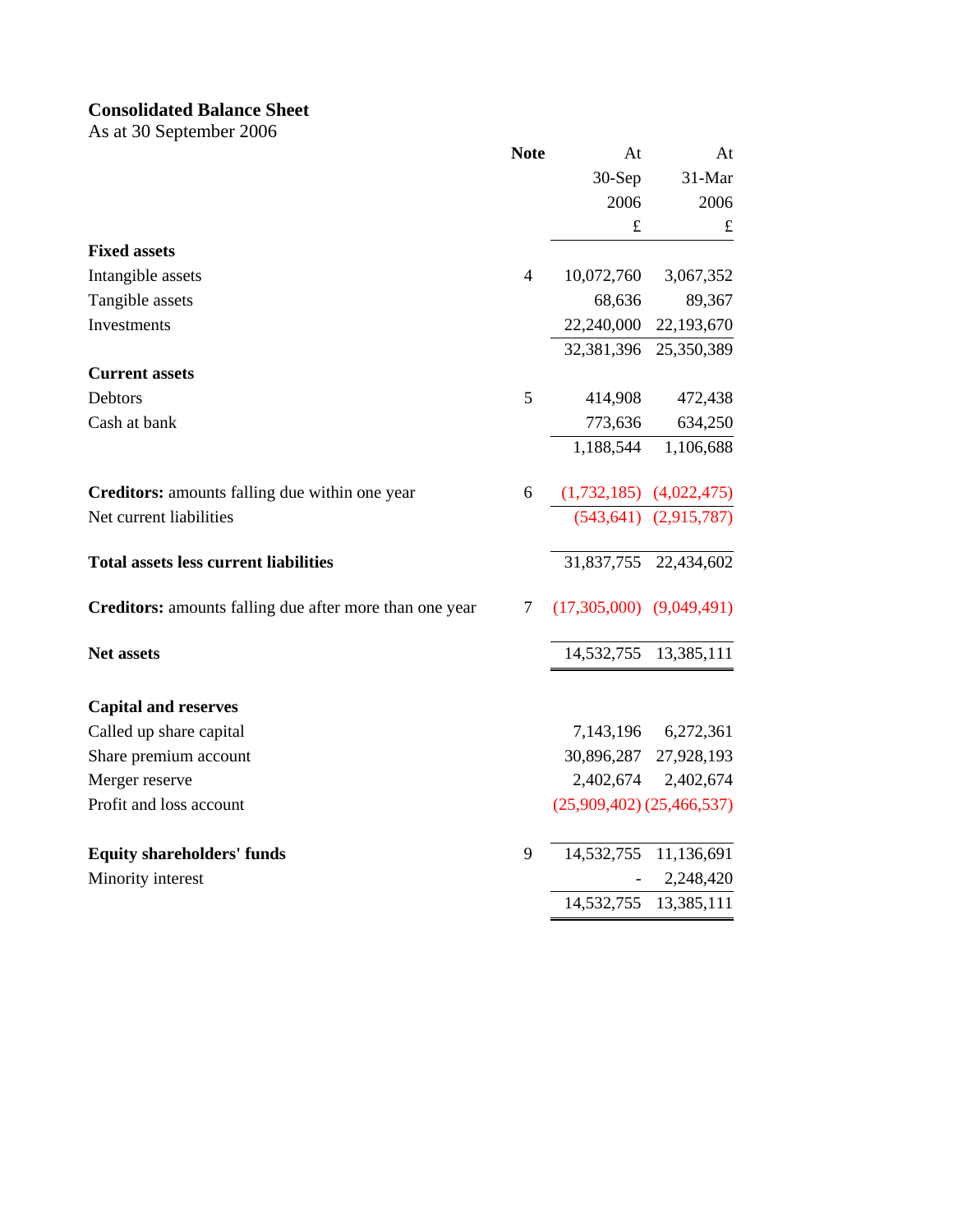# **Consolidated Cash Flow Statement**

For the six months ended 30 September 2006

|                                                     | <b>Note</b> | 6 months<br>ended 30 Sept | 17 months<br>ended 31<br>2006 March 2006 |
|-----------------------------------------------------|-------------|---------------------------|------------------------------------------|
|                                                     |             | $\pounds$                 | $\pounds$                                |
| Net cash inflow/(outflow) from operating activities | 10          | 190,240                   | (2, 236, 529)                            |
| Returns on investment and servicing of finance      | 11          | (490, 659)                | (610, 630)                               |
| Taxation                                            |             | 329,500                   | 334,249                                  |
| Capital expenditure                                 | 11          | (616)                     | (20, 482)                                |
| Acquisitions                                        | 11          |                           | $(5,979,695)$ $(23,115,000)$             |
| Cash outflow before financing                       |             |                           | $(5,951,230)$ $(25,648,392)$             |
| Financing                                           | 11          | 6,090,616                 | 25,855,482                               |
| Increase in cash                                    | 12          | 139,386                   | 207,090                                  |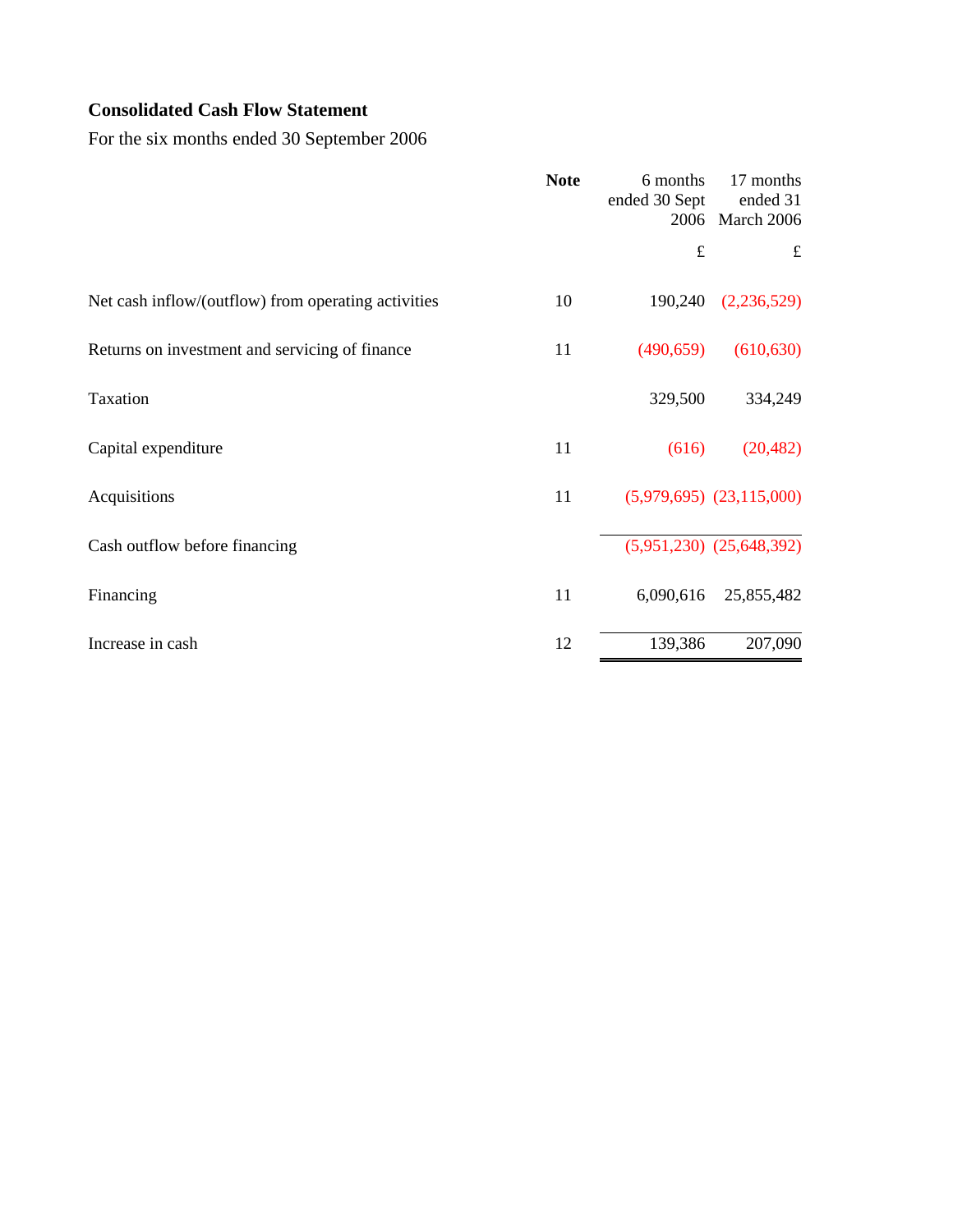## **Notes to the Accounts**

#### **1. Accounting policies and additional information**

These interim results for the six month period ended 30 September 2006 do not constitute statutory accounts within the meaning of Section 240 of the Companies Act 1985 and have been neither reviewed nor audited by our auditors. The financial information for the 17 month period ended 31 March 2006 is derived from the statutory accounts for that period and have been delivered to the Registrar and included the auditors' report which was unqualified and did not contain a statement either under section 237(2) or 237(3) of the Companies Act 1985.

The accounting policies are consistent with those applied in the preparation of the statutory accounts for the 17 month period ended 31 March 2006.

#### **Basis of accounting**

The financial statements are prepared under the historical cost convention.

#### **Basis of consolidation**

The group financial statements consolidate the financial statements of Catalyst Media Group plc and all of its subsidiaries at the period end.

Newsplayer Limited has been consolidated using acquisition accounting principles but the difference between the nominal value of the shares issued by Catalyst Media Group plc in exchange for shares in Newsplayer Limited and the nominal value of the shares held in Newsplayer Limited has been transferred to a merger reserve. The interest in Satellite Information Services (Holdings) Limited is held as a fixed asset investment reflecting the underlying nature and purpose of the stake. All other subsidiaries have been consolidated using acquisition accounting principles.

#### **Revenue recognition and turnover**

Revenue is recognised under an exchange transaction with a customer, when, and to the extent that, the group obtains the right to consideration in exchange for its performance.

Turnover represents amounts derived from the provision of services which fall within the group's ordinary activities after deduction of trade discounts and value added tax. Those services include internet web design, television programme editing and production, website administration and revenues from streamed advertising.

### **2. Operating loss on ordinary activities before taxation**

|                                          | 6 months      | 17 months  |
|------------------------------------------|---------------|------------|
|                                          | ended 30 Sept | ended 31   |
|                                          | 2006          | March 2006 |
|                                          | £             | £          |
| Operating loss is stated after charging: |               |            |
| Amortisation of goodwill                 | 9,783         | 677,334    |
| Depreciation                             | 12,939        | 185,301    |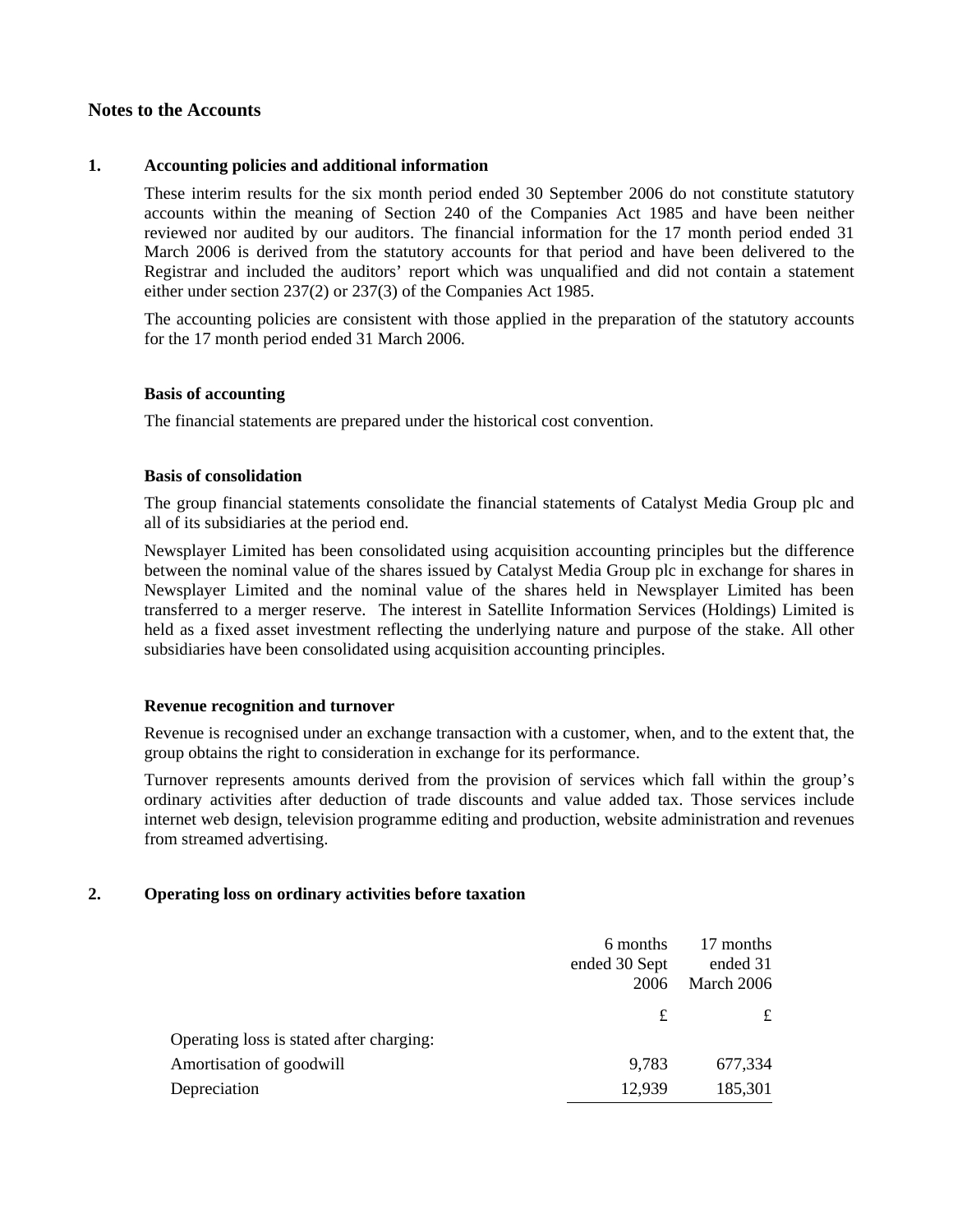### **3. Loss per share**

The calculation of basic loss per share has been based on the loss after taxation and minority interest for the period 6 months to 30 September 2006 of £497,092 (17 months to 31 March 2006; £5,925,141) and the weighted average number of ordinary shares in issue during the period of 686,217,802 (17 months to 31 March 2006; 488,640,167).

The diluted loss per share calculation is identical to that used for basic earnings per share as the exercise of share options would have the effect of reducing the loss per ordinary share and therefore is not dilutive under the terms of the Financial Reports Standard 22 "Earnings per Share".

## **4. Intangible fixed assets**

|                              | Development<br>Expenditure | Licences       |                    | Goodwill Intellectual<br>Property          | Total                |
|------------------------------|----------------------------|----------------|--------------------|--------------------------------------------|----------------------|
|                              | $\pounds$                  | f              | $\pounds$          | £                                          | £                    |
| Cost                         |                            |                |                    |                                            |                      |
| At 1 April 2006              | 94,951                     |                | 8,267,498          |                                            | 4,213,834 12,576,283 |
| <b>Additions</b>             | 1,212,845                  | 950,000        | 4,860,354          |                                            | 7,023,199            |
| Disposals                    |                            |                |                    |                                            | $\theta$             |
| Foreign exchange adjustments |                            |                | (14, 449)          |                                            | (14, 449)            |
| At 31 March 2006             | 1,307,796                  |                | 950,000 13,113,403 |                                            | 4,213,834 19,585,033 |
| <b>Amortisation</b>          |                            |                |                    |                                            |                      |
| At 1 April 2006              | (94, 951)                  |                |                    | $-(5,200,146)$ (4,213,834) (9,508,931)     |                      |
| Charge for the period        |                            |                | (9,783)            |                                            | (9,783)              |
| Disposals                    |                            |                |                    |                                            | $\Omega$             |
| Foreign exchange adjustments |                            |                | 6,441              |                                            | 6,441                |
| At 31 March 2006             | (94, 951)                  |                |                    | $0(5,203,488)$ $(4,213,834)$ $(9,512,273)$ |                      |
| Net book value               |                            |                |                    |                                            |                      |
| At 30 Sept 2006              | 1,212,845                  | 950,000        | 7,909,915          |                                            | 0 10,072,760         |
| At 31 March 2006             | $\boldsymbol{0}$           | $\overline{0}$ | 3,067,352          | $\theta$                                   | 3,067,352            |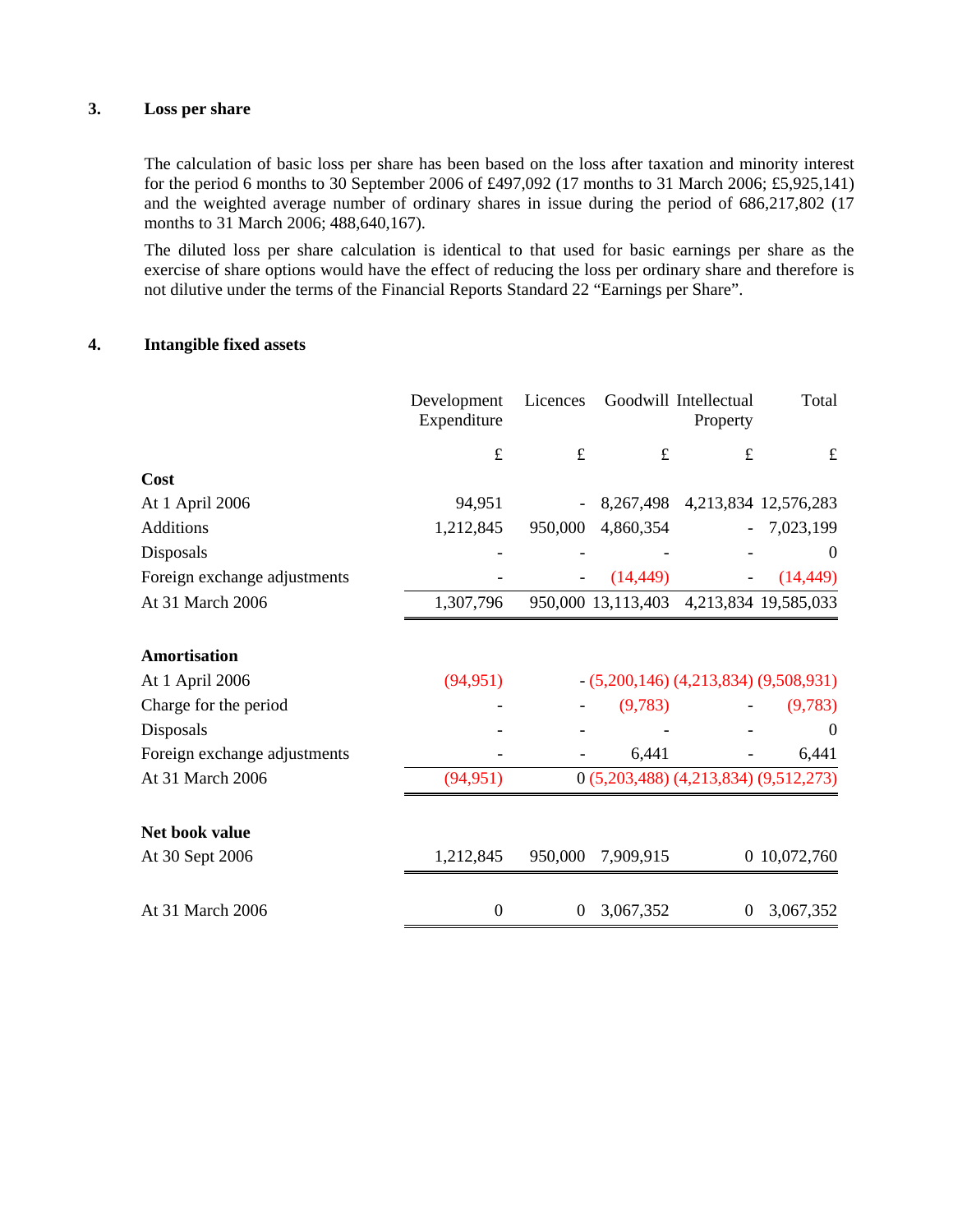### **Analysis of Acquisition**

During the period, Catalyst Media Group plc purchased the remaining 20% of its subsidiary Catalyst Media Holdings Limited ("CMHL") for £5.5 million, with costs total consideration was £5.97 million. The group also acquired the entire issued share capital of Spoof.com Limited for total consideration of £1.16 million. The fair value and book value of these company's assets were;

|                                   | At 30 Sept  | At 30 Sept           | At 30 Sept  |
|-----------------------------------|-------------|----------------------|-------------|
|                                   | 2006        | 2006                 | 2006        |
|                                   | £           | £                    | £           |
|                                   | <b>CMHL</b> | Spoof.com<br>Limited | Total       |
| <b>Fixed Assets</b>               | 4,623,000   | 150,287              | 4,773,287   |
| <b>Current Assets</b>             |             | 42,871               | 42,871      |
| Creditors                         | (2,548,000) |                      | (2,548,000) |
| <b>Net Assets</b>                 | 2,075,000   | 193,158              | 2,268,158   |
| Goodwill arising on consideration | 3,892,137   | 968,217              | 4,860,354   |
| Consideration                     | 5,967,137   | 1,161,375            | 7,128,512   |

## **5. Debtors:**

|                                                                   | At 30 Sept<br>2006 | At 31 March<br>2006 |
|-------------------------------------------------------------------|--------------------|---------------------|
|                                                                   | £                  | £                   |
| Trade debtors                                                     | 99,316             | 112,547             |
| Other debtors (including $£116,717$ due in greater than one year) | 209,177            | 201,478             |
| Prepayments and accrued income                                    | 106,415            | 158,413             |
|                                                                   | 414,908            | 472,438             |

## **6. Creditors: amounts falling due within one year**

|                                               | At 30 Sept<br>2006 | At 31 March<br>2006 |
|-----------------------------------------------|--------------------|---------------------|
|                                               | £                  | £                   |
| Bank loan and overdraft                       | 47,457             | 121,028             |
| Other loans (including convertible loan note) | 390,000            | 1,640,612           |
| Obligations under finance leases              | 116,562            | 285,134             |
| Trade creditors                               | 363,294            | 296,980             |
| Other taxation and social security            | 93,198             | 61,799              |
| Other creditors                               | 338,522            | 516,390             |
| Accruals and deferred income                  | 383,152            | 1,100,532           |
|                                               | 1,732,185          | 4,022,475           |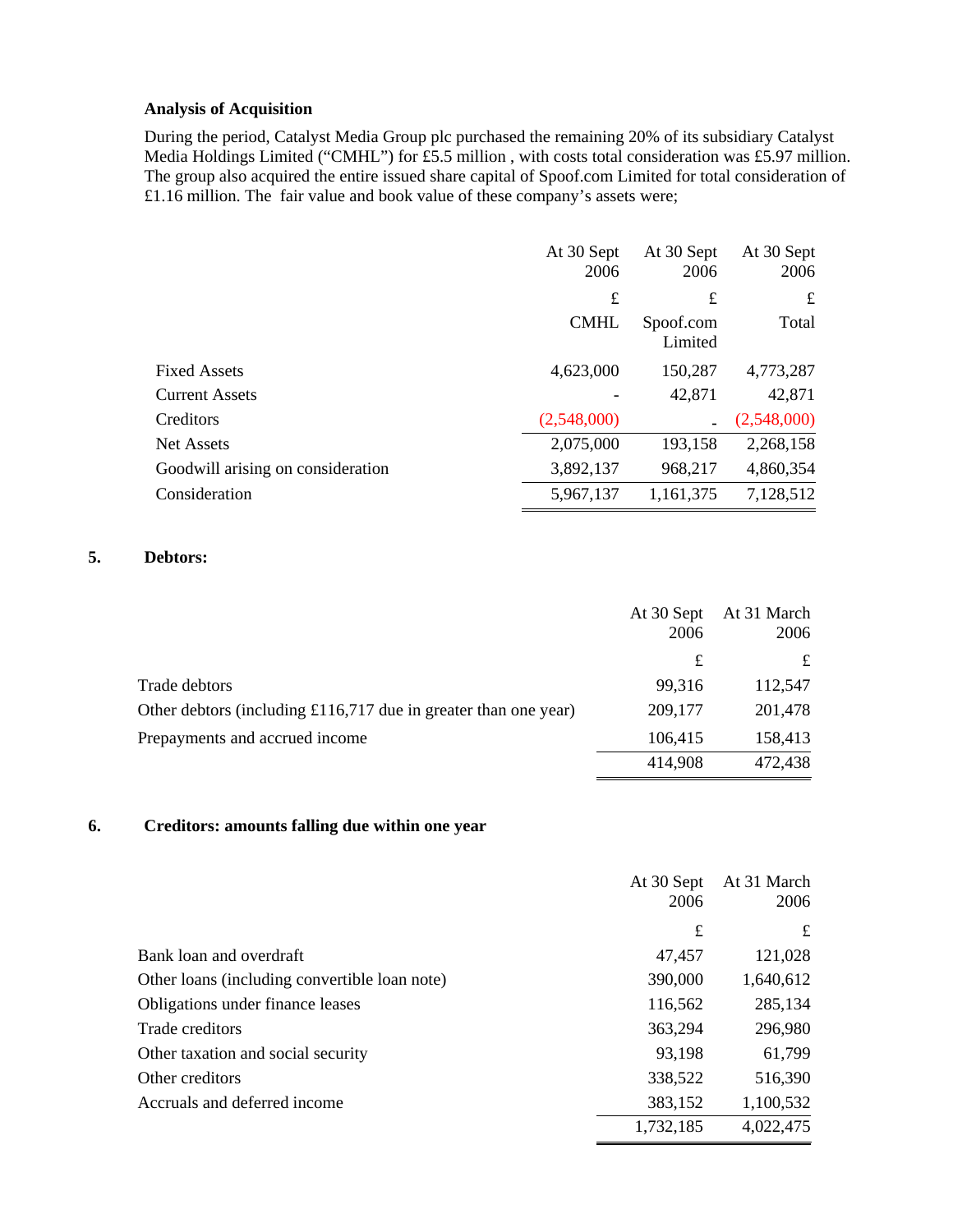#### **7. Creditors: amounts falling due after more than one year**

|                     | At 30 Sept<br>2006 | At 31 March<br>2006 |
|---------------------|--------------------|---------------------|
|                     | £                  | £                   |
| Loan                | 17,305,000         |                     |
| Deep Discount bonds |                    | 9,049,491           |
|                     | 17,305,000         | 9,049,491           |
|                     |                    |                     |

#### **8. Changes in share capital**

In May 2006, 437,500 new 1p ordinary shares were issued to Paradine Productions Limited, a company owned by Sir David Frost OBE at 4p per share, 3,100,264 new 1p ordinary shares at 3.39p per share and 97,222 new 1p ordinary shares at 18p per share.

In June 2006, 13,751,375 new 1p ordinary shares were issued at 4 pence per share to settle the sum of £1,085,612 payable to J. Servidio and S. Domenico under the Betelgeuse Stock Purchase Agreement resulting in a cash saving of £535,557.

In July and September 2006, 32,777,782 and 11,666,664 respectively, new 1p ordinary shares were issued at 4.5 pence per share to YooMedia plc.

In August 2006, 25,252,776 new 1p ordinary shares were issued at 4.5 pence per share for the acquisition of Spoof.com Limited.

At 30 September 2006, there were 8,245,083 (2004: 9,164,000) unapproved share options under the Executive Share Option Scheme and 27,385,869 EMI share options. There were 18 million warrants in issue, exercisable at any time up to and including 27 May 2010 and further warrants in issue for 1 per cent of the issued share capital of the company at the time of exercise of the warrant exercisable at any time up to and including 4 August 2010.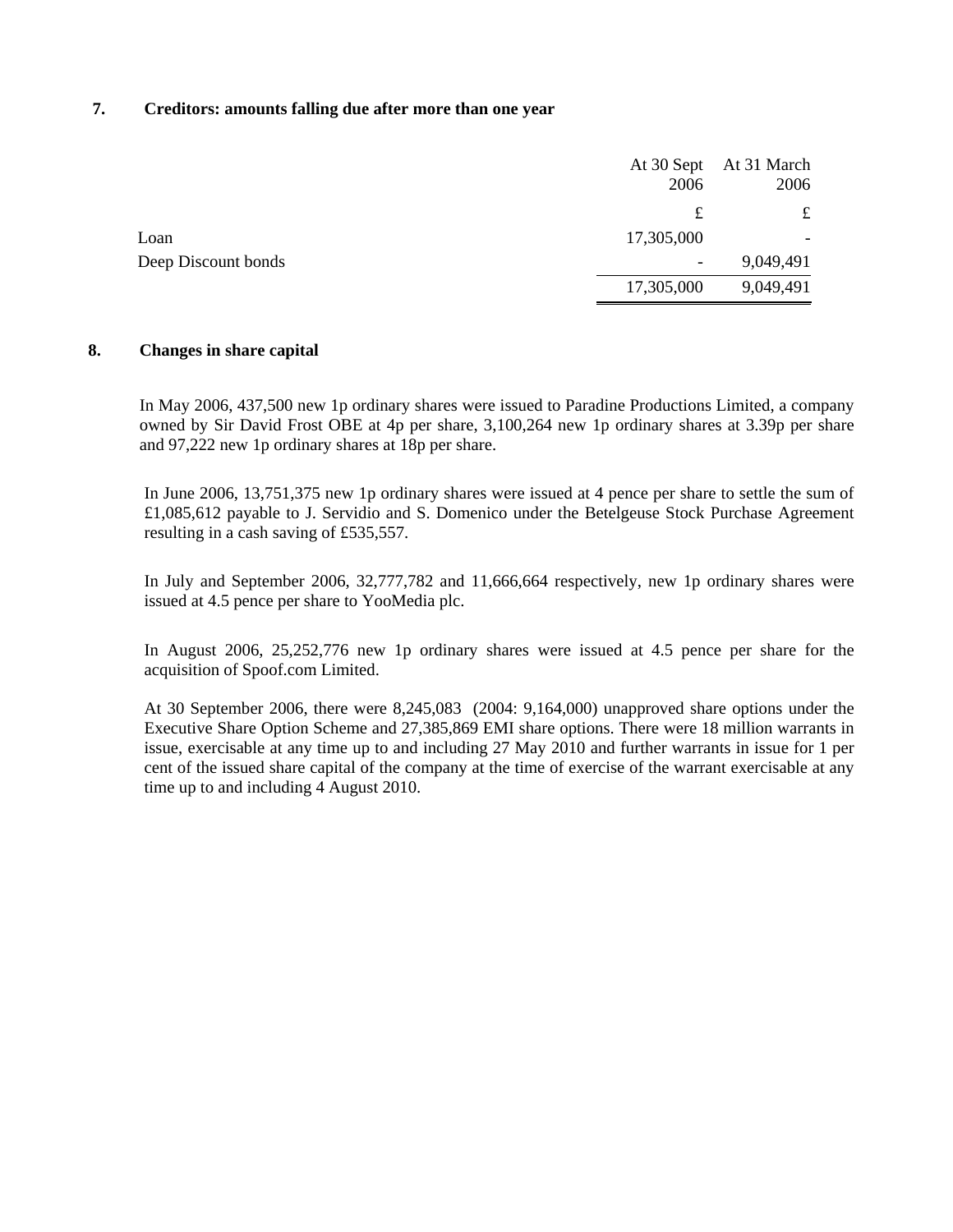# **9. Reconciliation of movement in shareholders' funds**

|                                        | 6 months<br>ended 30<br>Sept 2006 | 17 months<br>ended 31<br>March 2006 |
|----------------------------------------|-----------------------------------|-------------------------------------|
|                                        | £                                 | £                                   |
| Loss for the period                    | (497,092)                         | (5,925,141)                         |
| Issue of shares                        | 870,835                           | 4,867,262                           |
| Premium on issue of shares             | 2,968,094                         | 12,624,510                          |
| Finalisation of deferred consideration |                                   | (476,000)                           |
| Minority Interest                      | 21,379                            |                                     |
| Currency translation difference        | 32,848                            | (69,746)                            |
| Net increase in shareholders' funds    | 3,396,064                         | 11,020,885                          |
| Opening shareholders' funds            | 11,136,691                        | 115,806                             |
| Closing shareholders' funds            | 14,532,755                        | 11,136,691                          |

# **10. Reconciliation of operating loss to operating cash flows**

|                                                     | 6 months<br>ended 30 Sept    | 17 months<br>ended 31 |
|-----------------------------------------------------|------------------------------|-----------------------|
|                                                     | 2006                         | March 2006            |
|                                                     | £                            | £                     |
| <b>Operating loss</b>                               | (534, 353)                   | (3,847,497)           |
| Impairment of goodwill                              | $\qquad \qquad \blacksquare$ | 2,457,021             |
| Depreciation                                        | 12,939                       | 185,301               |
| Amortisation of goodwill on acquisition             | 9,783                        | 677,334               |
| Decrease in debtors                                 | 75,401                       | 1,314,051             |
| Increase/(decrease) in creditors                    | 577,158                      | (2,919,925)           |
| Exchange adjustment                                 | 49,312                       | (102, 814)            |
| Net cash inflow/(outflow) from operating activities | 190,240                      | (2, 236, 529)         |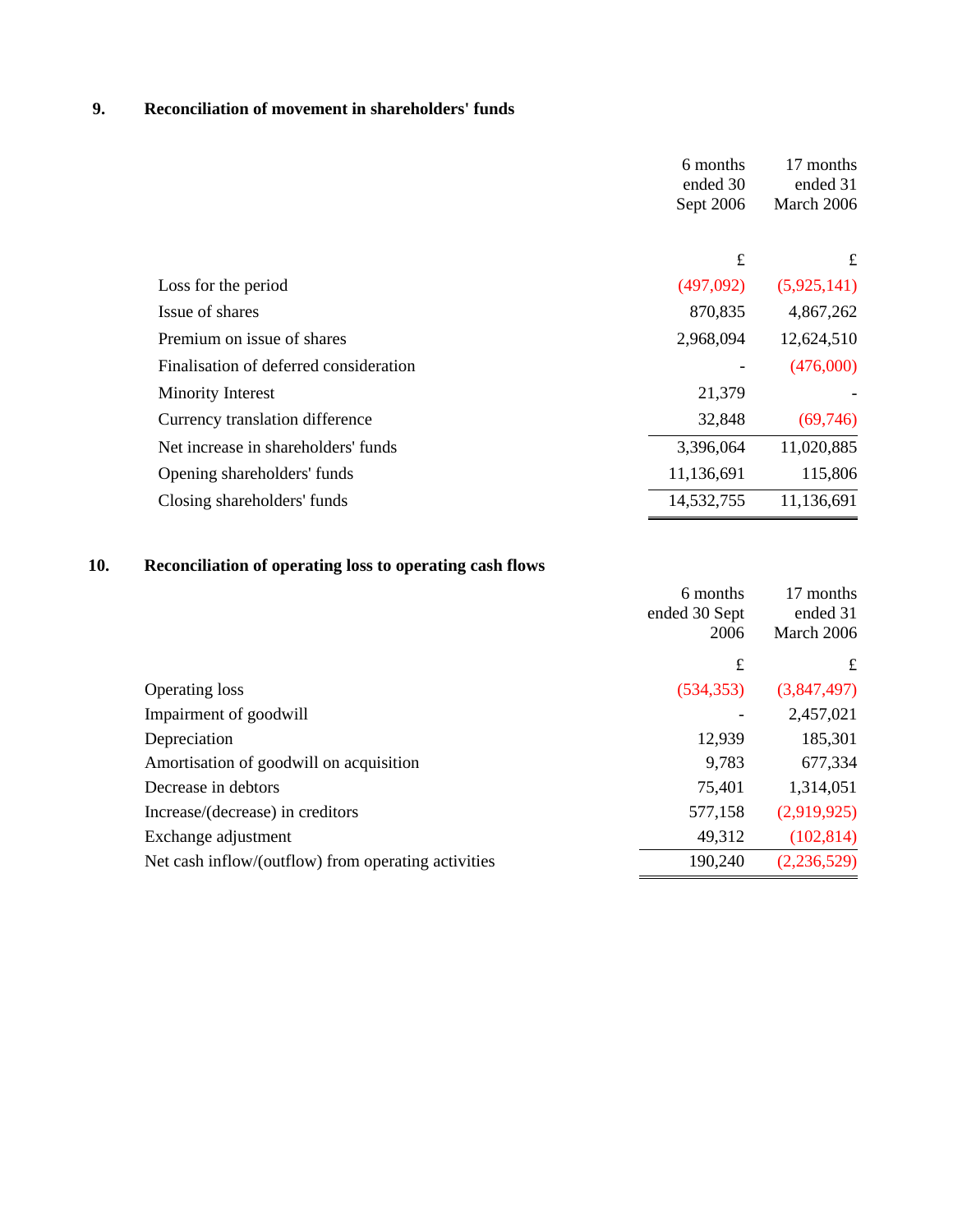# **11. Analysis of cash flows for headings netted in the cash flow statement**

|     |                                                         | At 30 Sept<br>2006 | At 31 March<br>2006 |
|-----|---------------------------------------------------------|--------------------|---------------------|
|     |                                                         | $\pounds$          | $\pounds$           |
|     | Returns on investments and servicing of finance         |                    |                     |
|     | Interest paid                                           | (493,771)          | (692, 406)          |
|     | Interest paid on finance leases                         |                    | (17, 928)           |
|     | Interest received                                       | 3,112              | 99,704              |
|     |                                                         | (490, 659)         | (610, 630)          |
|     | Capital expenditure and financial investment            |                    |                     |
|     | Purchase of intangible assets                           |                    | (161, 446)          |
|     | Purchase of tangible assets                             | (616)              | (30, 467)           |
|     | Proceeds on the disposal of fixed assets                |                    | 171,431             |
|     |                                                         | (616)              | (20, 482)           |
|     | <b>Financing</b>                                        |                    |                     |
|     | Capital element of finance lease payments               | (168, 572)         | (28, 141)           |
|     | Repayment of bank loan                                  | (73,571)           | (690, 106)          |
|     | Repayment of loan notes                                 | (10, 972, 241)     | (2,700,509)         |
|     | Issue of ordinary share capital                         |                    | 17,068,272          |
|     | Issue of loans                                          | 17,305,000         | 12,205,966          |
|     |                                                         | 6,090,616          | 25,855,482          |
|     | <b>Acquisition</b>                                      |                    |                     |
|     | Purchase of business                                    | (5,979,695)        | (23, 115, 000)      |
|     |                                                         | (5,979,695)        | (23, 115, 000)      |
| 12. | Reconciliation of net cash flow to movement in net debt |                    |                     |
|     |                                                         | At 30 Sept         | At 31 March         |
|     |                                                         | 2006               | 2006                |
|     |                                                         | $\pounds$          | £                   |
|     | Increase in cash in the period                          | 139,386            | 207,090             |
|     | Repayment of loan notes                                 | 10,465,103         |                     |
|     | Repayment of bank loan                                  | 68,578             | 699,301             |
|     | Repayment of finance leases                             | 113,977            | 44,161              |
|     | Disposal of finance leases                              | 15,153             |                     |
|     | Increase in loans                                       | (17,305,000)       | (9,444,491)         |
|     | Exchange adjustments                                    | 44,439             | (86, 182)           |
|     | Movement in debt in the period                          | (6,455,954)        | (8,580,121)         |

Net debt at start of period (10,462,015) (1,881,894) Net debt at end of period (16,920,379) (10,462,015)